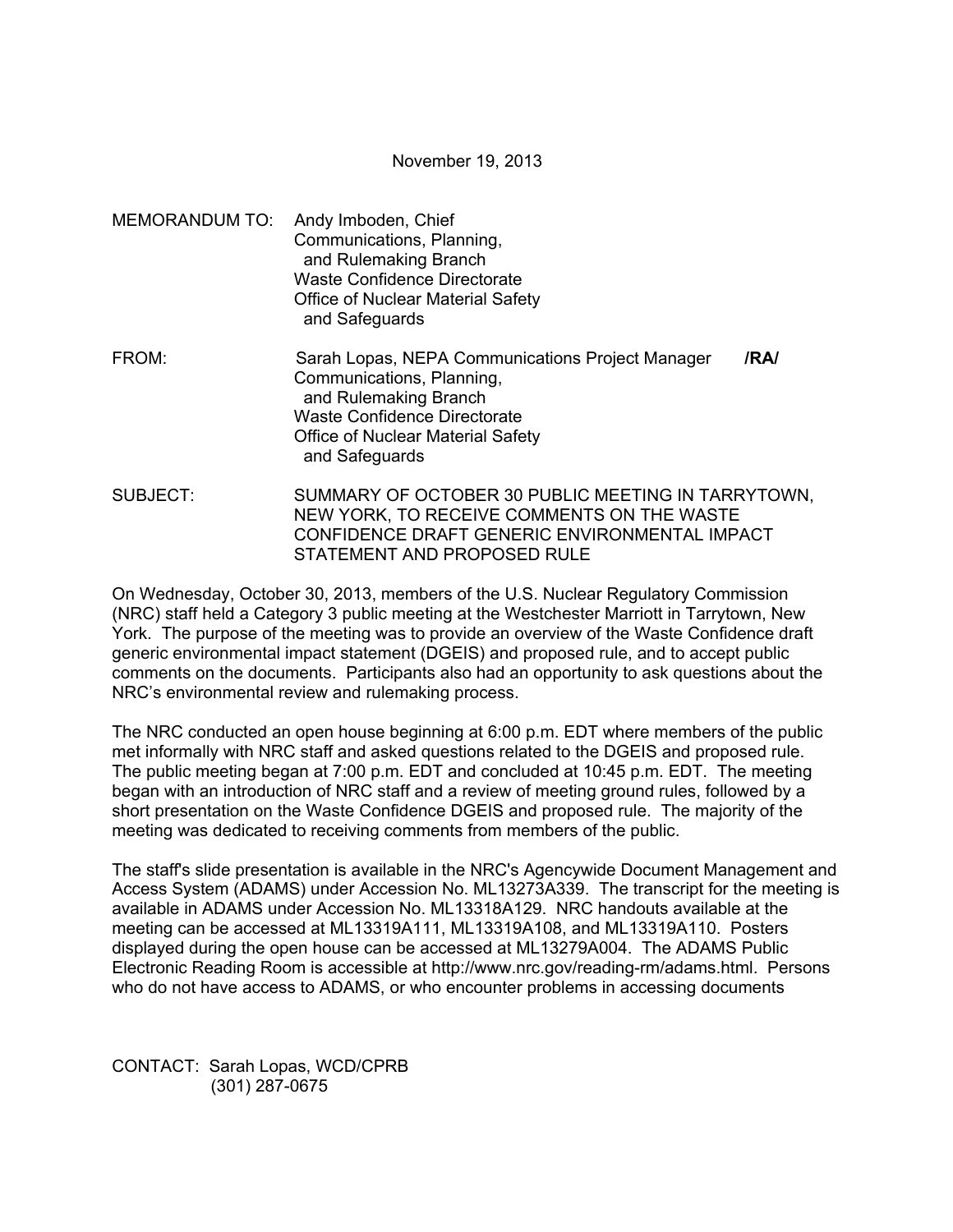located in ADAMS, should contact the NRC's Public Document Room reference staff at 1-800-397-4209, or via e-mail at pdr@nrc.gov. For convenience, web links to the staff's presentation materials and the meeting transcript are also available on the Waste Confidence Directorate's website at http://www.nrc.gov/waste/spent-fuel-storage/wcd/pub-involve.html.

Approximately 208 people attended the meeting and 53 provided comments. Meeting participants included members of the public, representatives of Federal, State, and local governments, and members of industry and public advocacy groups. A list of meeting participants is included as Attachment 1.

Questions asked during the question-and-answer period concerned the four questions posed by the Commission in the *Federal Register* notice for the proposed Waste Confidence rule (located in Section IV of the notice—page 56799 of 78 FR 56776); and how the final Waste Confidence rule would apply to licensed plants and the NRC's waiver provisions in Title 10 of the *Code of Federal Regulations* Part 2. Topics and concerns raised during the public comment portion of the meeting included: opposition to the generic approach of Waste Confidence; issues specific to Indian Point Nuclear Generating Station; critique of the DGEIS timeframe assumptions, including removal of spent fuel from pools after 60 years and availability of a permanent geologic repository; critique of the DGEIS assumption about institutional controls; accidents caused by terrorism and earthquakes; Fukushima; spent fuel pool fires and spent fuel pool density; critique of the NRC's evaluation of risk from accidents; the DGEIS should evaluate 'worst case' scenarios; Indian Point spent fuel pool leaks to the Hudson River; general opposition to nuclear power and Indian Point, and calls to stop making nuclear waste; support for nuclear power in light of climate change concerns; the impact of climate change on storing spent fuel; support for dry cask storage; storing high-burn-up-fuel; the cost of replacing dry casks; and the cost of decommissioning.

Enclosure: Meeting Attendees List cc: See next page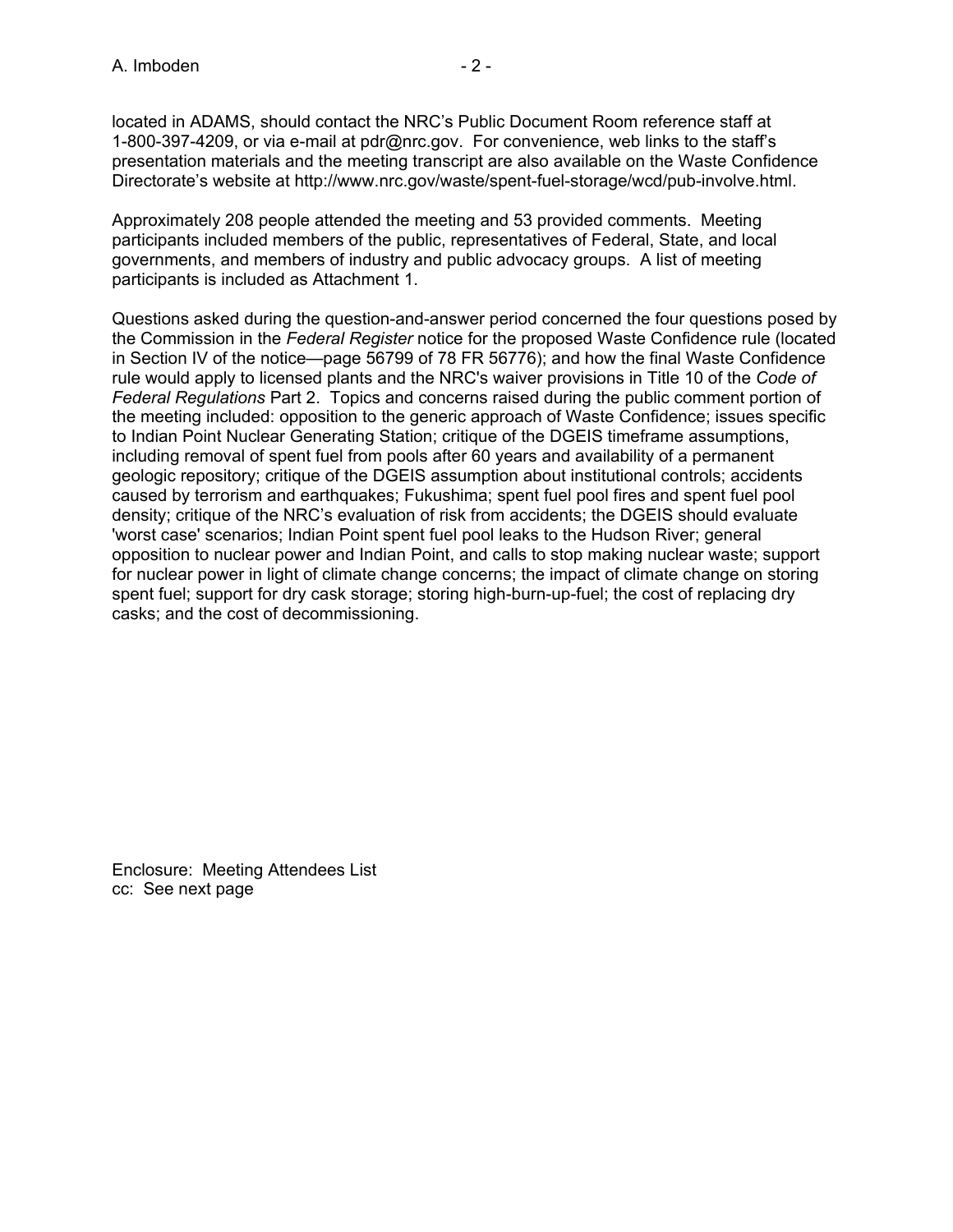located in ADAMS, should contact the NRC's Public Document Room reference staff at 1-800-397-4209, or via e-mail at pdr@nrc.gov. For convenience, web links to the staff's presentation materials and the meeting transcript are also available on the Waste Confidence Directorate's website at http://www.nrc.gov/waste/spent-fuel-storage/wcd/pub-involve.html.

Approximately 208 people attended the meeting and 53 provided comments. Meeting participants included members of the public, representatives of Federal, State, and local governments, and members of industry and public advocacy groups. A list of meeting participants is included as Attachment 1.

Questions asked during the question-and-answer period concerned the four questions posed by the Commission in the *Federal Register* notice for the proposed Waste Confidence rule (located in Section IV of the notice—page 56799 of 78 FR 56776); and how the final Waste Confidence rule would apply to licensed plants and the NRC's waiver provisions in Title 10 of the *Code of Federal Regulations* Part 2. Topics and concerns raised during the public comment portion of the meeting included: opposition to the generic approach of Waste Confidence; issues specific to Indian Point Nuclear Generating Station; critique of the DGEIS timeframe assumptions, including removal of spent fuel from pools after 60 years and availability of a permanent geologic repository; critique of the DGEIS assumption about institutional controls; accidents caused by terrorism and earthquakes; Fukushima; spent fuel pool fires and spent fuel pool density; critique of the NRC's evaluation of risk from accidents; the DGEIS should evaluate 'worst case' scenarios; Indian Point spent fuel pool leaks to the Hudson River; general opposition to nuclear power and Indian Point, and calls to stop making nuclear waste; support for nuclear power in light of climate change concerns; the impact of climate change on storing spent fuel; support for dry cask storage; storing high-burn-up-fuel; the cost of replacing dry casks; and the cost of decommissioning.

Enclosure: Meeting Attendees List

DISTRIBUTION: **PUBLIC** NMSS\_WCD\_Distribution TCampbell (OGC) LLondon (OGC) Miriam Juckett (mjuckett@swri.org)

## ADAMS Accession No.: **ML13323B515**

| <b>OFFICE</b> | <b>PM: NMSS/WCD/CPRB</b> | OGC                        | <b>BC: NMSS/WCD/CPRB</b> |
|---------------|--------------------------|----------------------------|--------------------------|
| <b>NAME</b>   | <b>SLopas</b>            | TCampbell <sup>(NLO)</sup> | MHorn for Almboden       |
| <b>DATE</b>   | 11/19/13                 | 11/19/13                   | 11/19/13                 |

**OFFICIAL RECORD COPY**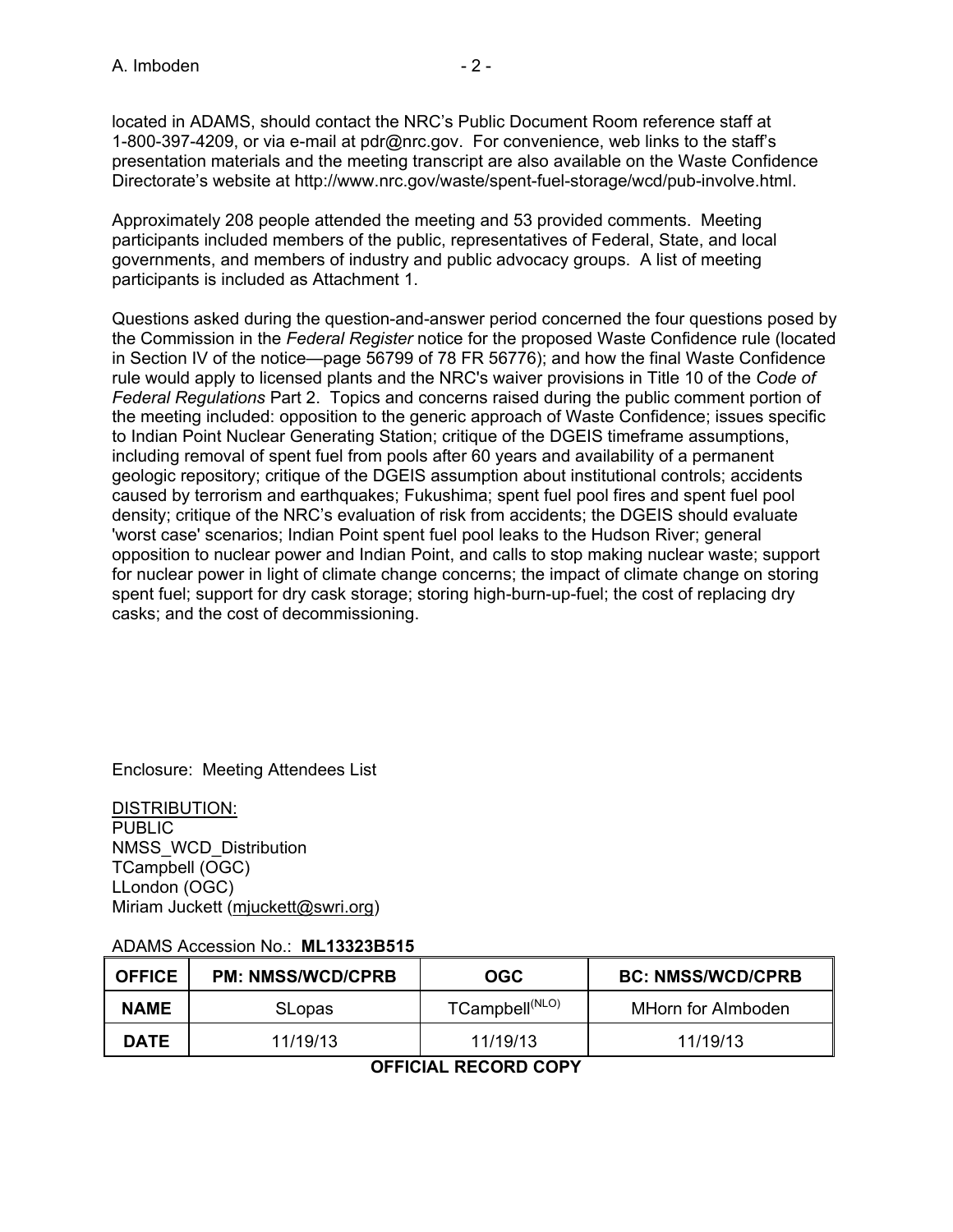## **List of Attendees Public Meeting to Receive Comments on the Waste Confidence DGEIS and Proposed Rule Tarrytown, NY - October 30, 2013 - 7:00 – 10:45 PM EDT**

|                  | <b>First Name</b> | <b>Last Name</b> | Organization                                   |
|------------------|-------------------|------------------|------------------------------------------------|
| 1                | <b>Beth</b>       | Ackerman         | <b>Riverside Church</b>                        |
| $\overline{2}$   | Judy              | Allen            | Indian Point Safe Energy Coalition             |
| 3                | John              | Allen            | Indian Point Safe Energy Coalition             |
| 4                | David             | Amram            | <b>Private Citizen</b>                         |
| 5                | David             | Anderson         | Private Citizen                                |
| 6                | Sunny             | Armer            | Raging Grannies WOWW                           |
| $\overline{7}$   | Joel              | Azerrad          | <b>Private Citizen</b>                         |
| 8                | Robert            | Azigru           | <b>Brooklyn for Penco</b>                      |
| $\boldsymbol{9}$ | Jessica           | Azulay           | Alliance for a Green Economy                   |
| 10               | Savannah          | <b>Bailey</b>    | Clean and Safe Energy Coalition                |
| 11               | Saundra           | Blakeney         | Riverkeeper                                    |
| 12               | Paul              | <b>Blansh</b>    | <b>Private Citizen</b>                         |
| 13               | Jerry             | Bonanno          | <b>Nuclear Energy Institute</b>                |
| 14               | Robin             | <b>Borahl</b>    | <b>Private Citizen</b>                         |
| 15               | Michael           | <b>Bradshaw</b>  | <b>IBEW Local 97</b>                           |
| 16               | Rachelle          | <b>Bradt</b>     | Riverside Church                               |
| 17               | Deborah           | <b>Brancato</b>  | Riverkeeper                                    |
| 18               | Edward            | <b>Brophy</b>    | <b>Rockland EMC</b>                            |
| 19               | Jeffrey           | <b>Brown</b>     | <b>GRAMMES</b>                                 |
| 20               | Ricky             | <b>Buckley</b>   | <b>Entergy Nuclear</b>                         |
| 21               | Eric              | <b>Burgher</b>   | <b>Westchester County</b>                      |
| 22               | Nona              | <b>Butler</b>    | <b>Entergy Nuclear</b>                         |
| 23               | Darcy             | Casteleiro       | Chief of Staff, NYS Assemblywoman Ellen Jaffee |
| 24               | Gwendolyn         | Chambers         | Riverkeeper                                    |
| 25               | Rachel            | Clark            | Private Citizen                                |
| 26               | Katherine         | Congdon          | <b>Healthy Planet</b>                          |
| 27               | Fred              | Counsell         | Private Citizen                                |
| 28               | Mary              | Cronin           | Croton Close Indian Point                      |
| 29               | Christine         | Csizmadia        | <b>Nuclear Energy Institute</b>                |
| 30               | Martin            | Currier          | <b>IBEW Local 97</b>                           |
| 31               | Valery            | Cypser           | <b>Private Citizen</b>                         |
| 32               | <b>Betty</b>      | Cypser           | Private Citizen                                |
| 33               | Rudy              | Cypser           | Private Citizen                                |
| 34               | Andrew            | Dalton           | <b>Private Citizen</b>                         |
| 35               | Janice            | Dean             | Office of NY State Attorney General            |
| 36               | Amy               | deCamp           | Riverkeeper                                    |
| 37               | Jocelyn           | DeCrescenzo      | Private Citizen                                |
| 38               | Rita              | DeMaria          | Riverkeeper                                    |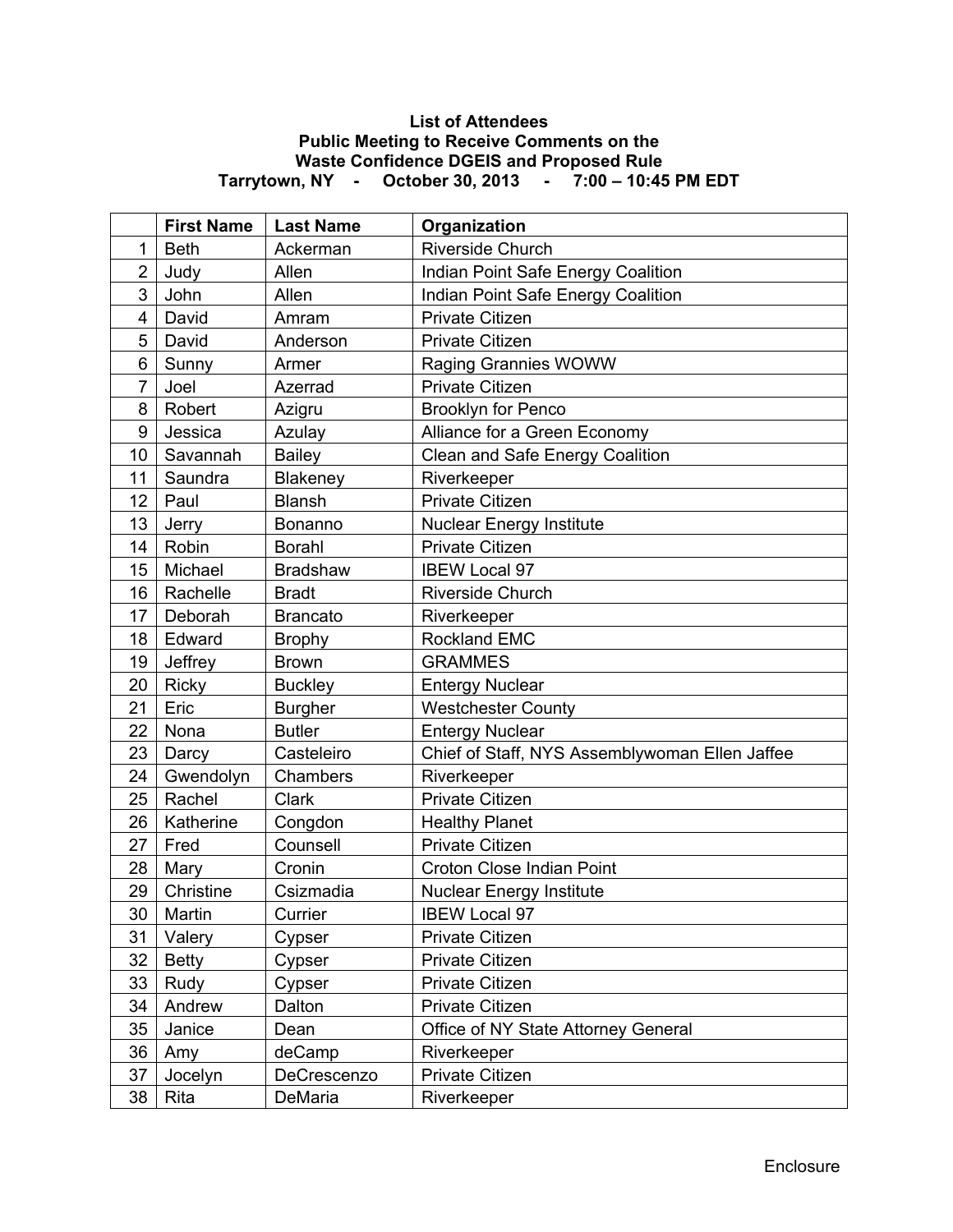|    | <b>First Name</b> | <b>Last Name</b>     | <b>Affiliation or Organization</b>          |
|----|-------------------|----------------------|---------------------------------------------|
| 39 | Allegra           | Dengler              | Sierra Club                                 |
| 40 | Meredith          | Dillon               | <b>Private Citizen</b>                      |
| 41 | Ciaro             | <b>Dols</b>          | System Change Not Climate Change            |
| 42 | Pamela            | <b>Drake</b>         | NY & Westchester Raging Grannies            |
| 43 | Jacqui            | <b>Drecksler</b>     | <b>Private Citizen</b>                      |
| 44 | Mary              | Edie                 | Riverkeeper                                 |
| 45 | Marilyn           | Elie                 | Indian Point Safe Energy Coalition          |
| 46 | Yuki              | Endo                 | HSES Yes Club, Citizens Defending Libraries |
| 47 | Lance             | Escher               | Morgan Lewis & Bockius                      |
| 48 | Cory              | Ethridge             | Riverkeeper                                 |
| 49 | Gail              | Evans                | <b>Walkabout Clearwater</b>                 |
| 50 | Patricia          | Evans                | Clearwater/Walkabout Clearwater/Riverkeeper |
| 51 | Laurie            | Evans                | <b>Westchester SAFE</b>                     |
| 52 | Adrienne          | Fabrizio             | Human Being                                 |
| 53 | Karen             | Fetty                | Riverkeeper                                 |
| 54 | Nora              | Freeman              | Raging Grannies WOWW                        |
| 55 | Mark              | Fry                  | <b>Main Street Consulting</b>               |
| 56 | <b>Bridget</b>    | Frymire              | NYS Public Service Commission               |
| 57 | Dan               | Fullerton            | <b>Private Citizen</b>                      |
| 58 | Kevin             | Gaitan               | Entergy                                     |
| 59 | Jan               | Garch                | <b>IPEC, NAYGN</b>                          |
| 60 | John              | Garden               | <b>Private Citizen</b>                      |
| 61 | Maureen           | <b>Garner Ritter</b> | <b>Private Citizen</b>                      |
| 62 | Sheila            | Geist                | Shut Down Indian Point Now                  |
| 63 | Sally             | Gellert              | various                                     |
| 64 | Daniele           | Gerard               | Three Parks Independent Democrats           |
| 65 | Bill              | Gersten              | <b>Private Citizen</b>                      |
| 66 | Paul              | Giardina             | <b>Environmental Protection Agency</b>      |
| 67 | Ellen             | Ginsberg             | <b>Nuclear Energy Institute</b>             |
| 68 | Eric              | Ginsburg             | Entergy                                     |
| 69 | Jennifer          | Glass                | NYS Senator David Carlucci's Office         |
| 70 | Pat               | Goldsmid             | Riverkeeper                                 |
| 71 | Marcia            | Gordon               | Peace Now                                   |
| 72 | Paula             | Gotsch               | <b>GRAMMES</b>                              |
| 73 | Mary Ellen        | Grace                | <b>SPAN Nurses Association</b>              |
| 74 | Daria             | Gregg                | <b>Private Citizen</b>                      |
| 75 | Kathryn           | Groth                | <b>Raging Grannies WOWW</b>                 |
| 76 | <b>Brian</b>      | Gutherman            | <b>Gutherman Technical Services, LLC</b>    |
| 77 | Phil              | Hall                 | <b>Main Street Consulting</b>               |
| 78 | Forest            | Happel               | NYC Friends of Clearwater                   |
| 79 | Ayumi             | Hirai                | Private Citizen                             |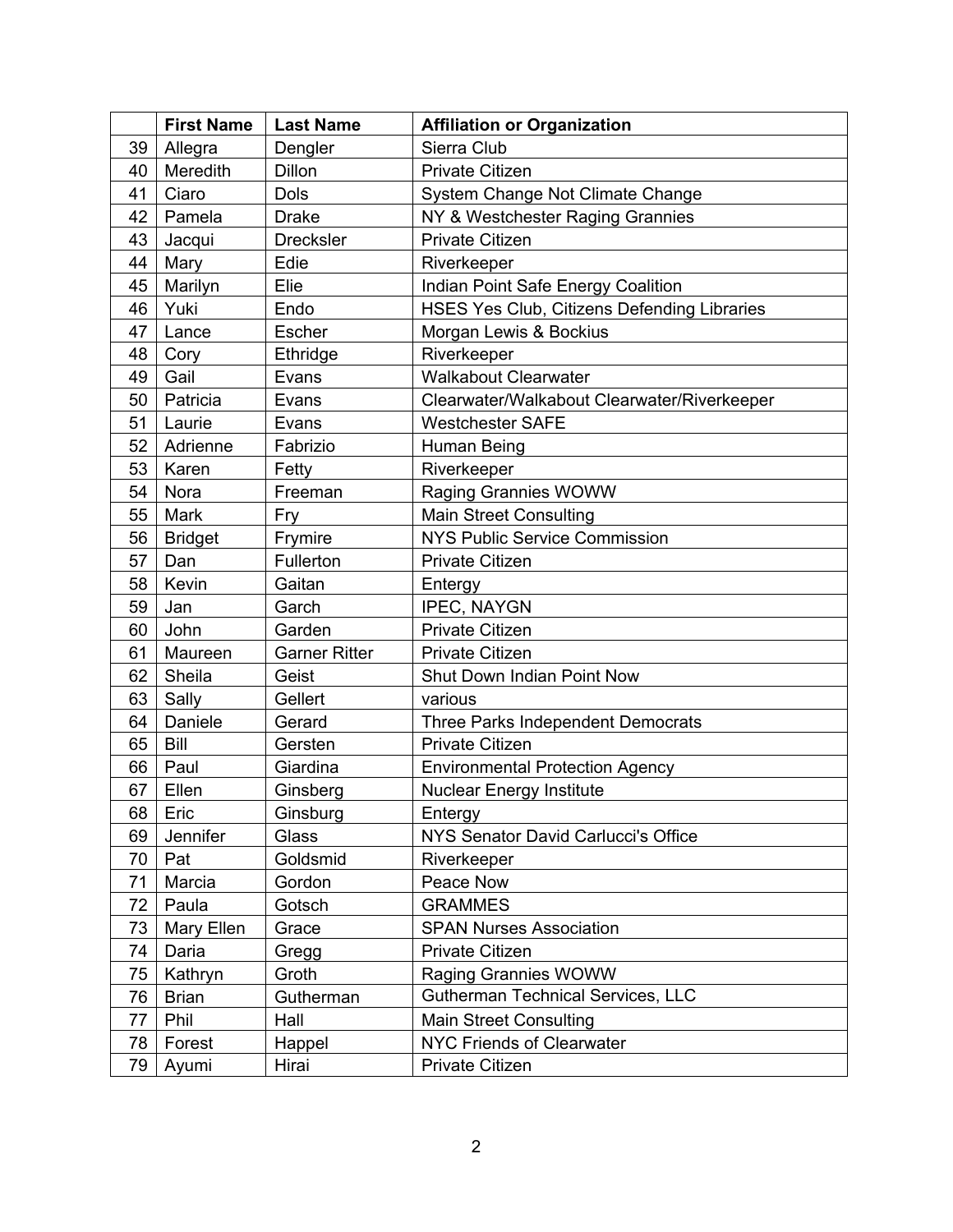|     | <b>First Name</b> | <b>Last Name</b> | Organization                                        |
|-----|-------------------|------------------|-----------------------------------------------------|
| 80  | Ariana            | <b>Holback</b>   | <b>Raging Grannies</b>                              |
| 81  | Philip            | Hollnsteiner     | <b>Indian Point</b>                                 |
| 82  | Susan             | Hovey            | <b>Private Citizen</b>                              |
| 83  | Marie             | Insierra         | <b>Private Citizen</b>                              |
| 84  | Zsa               | Johnstone-Mosher | Riverkeeper                                         |
| 85  | Edie              | Kantrowitz       | <b>NYCFC</b>                                        |
| 86  | Sara              | Karl             | <b>Private Citizen</b>                              |
| 87  | Cameron           | Kelly            | Trans. Westchester                                  |
| 88  | Susan             | Kelly            | <b>Westchester County</b>                           |
| 89  | <b>Barbara</b>    | Kidney           | <b>Private Citizen</b>                              |
| 90  | Irl               | Kimmich          | Three Parks Independent Democrats                   |
| 91  | Marge             | Kingsley         | <b>Private Citizen</b>                              |
| 92  | George            | Klein            | Sierra Club                                         |
| 93  | <b>Bob</b>        | Korren           | <b>Community Member</b>                             |
| 94  | Lisa              | Kozin            | <b>Private Citizen</b>                              |
| 95  | Arthur            | Kozin            | Town of Ramapo                                      |
| 96  | <b>Barbara</b>    | Ladd             | <b>Private Citizen</b>                              |
| 97  | <b>Steve</b>      | Laifer           | <b>Private Citizen</b>                              |
| 98  | Evan              | Lapiska          | Clean and Safe Energy Coalition                     |
| 99  | <b>Russ</b>       | Layne            | <b>Private Citizen</b>                              |
| 100 | Alex              | Lechich          | <b>Private Citizen</b>                              |
| 101 | Michel            | Lee              | Council on Intelligent Energy & Conservation Policy |
| 102 | Steven            | Lee              | <b>Private Citizen</b>                              |
| 103 | Susan             | Leiter           | Stony Point 55 Sierra Club                          |
| 104 | Gerson            | Lesser           | <b>NYU School of Medicine</b>                       |
| 105 | Sheryl            | Leventhal        | Town of Ramapo                                      |
| 106 | Philip            | Likec            | Indian Point Safe Energy Coalition; WPAC            |
| 107 | Susan             | Likec            | Indian Point Safe Energy Coalition; WPAC            |
| 108 | Mary              | Linacre          | <b>Adelphi University Student</b>                   |
| 109 | Kristina          | Linacre          | Adelphi University Student                          |
| 110 | Justino           | Lopez            | Clean and Safe Energy Coalition                     |
| 111 | Ann               | Lorptan          | Private Citizen/WESPAC                              |
| 112 | Edith             | Lubeck           | UU B, C, Ossining                                   |
| 113 | Peter             | Madison          | <b>Ossining Boat and Canoe Club</b>                 |
| 114 | Steven            | Malinski         | Entergy - Indian Point                              |
| 115 | Lucinda           | Manning          | <b>WESPAC</b>                                       |
| 116 | Janet             | Marcley-Hayes    | <b>Private Citizen</b>                              |
| 117 | Dominic           | Marzullo         | Utility Worker Union of America Local 1-2           |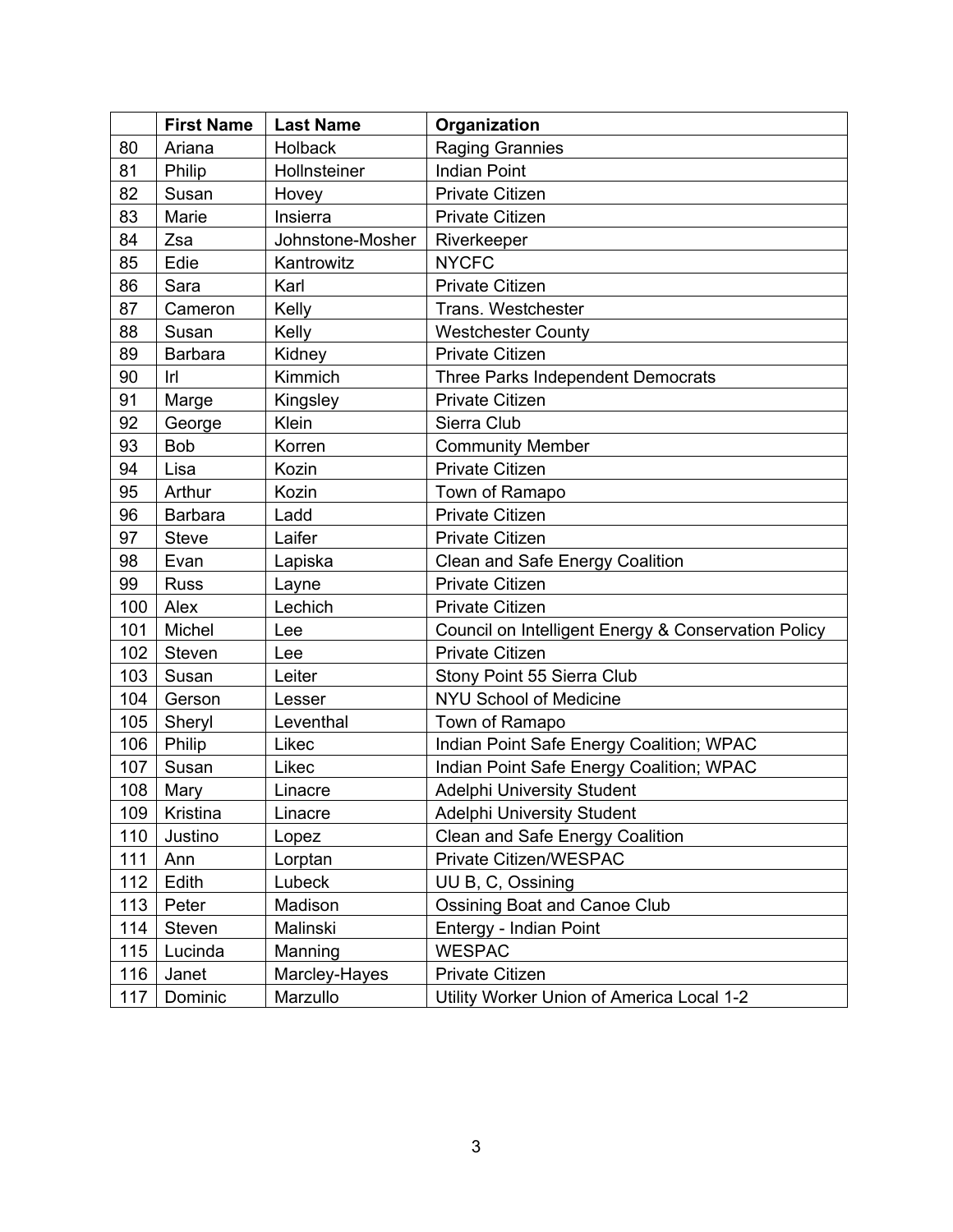|     | <b>First Name</b> | <b>Last Name</b> | Organization                                |
|-----|-------------------|------------------|---------------------------------------------|
| 118 | Grant             | McKeown          | <b>Private Citizen</b>                      |
| 119 | Alfred            | Meyer            | <b>Physicians for Social Responsibility</b> |
| 120 | <b>Brendan</b>    | <b>Miller</b>    | Entergy; IPEC                               |
| 121 | Deborah           | Milone           | Hudson Valley Gateway Chamber of Commerce   |
| 122 | William           | Mooney           | <b>Westchester County Organization</b>      |
| 123 | David             | Morse            | <b>IPEC, NAYGN</b>                          |
| 124 | <b>Theresa</b>    | Motko            | Entergy                                     |
| 125 | Phillip           | Musegaas         | Riverkeeper                                 |
| 126 | Bill              | <b>Nulk</b>      | <b>Putnam County Chambers of Commerce</b>   |
| 127 | Gail              | Payne            | RadiationTruth.org                          |
| 128 | Joe               | Peck             | <b>Private Citizen</b>                      |
| 129 | <b>Betty</b>      | Perkins          | Raging Grannies WOWW                        |
| 130 | Debbie            | Peters           | NYU School of Medicine                      |
| 131 | Frank             | Pinto            | Private Citizen                             |
| 132 | Gale              | Pisha            | <b>Private Citizen</b>                      |
| 133 | Vanessa           | Ploski           | Private Citizen                             |
| 134 | Andrew            | Ploski           | <b>Private Citizen</b>                      |
| 135 | Joe               | Porrovecchio     | <b>Private Citizen</b>                      |
| 136 | Tina              | Posterli         | Riverkeeper                                 |
| 137 | Leah              | Rae              | Riverkeeper                                 |
| 138 | Marty             | Rajandran        | <b>Granny Peace Brigade</b>                 |
| 139 | John              | Raymond          | <b>Private Citizen</b>                      |
| 140 | Joseph            | Regotto          | Private Citizen/WESPAC                      |
| 141 | Sharon            | Rowe             | <b>Private Citizen</b>                      |
| 142 | <b>Blake</b>      | Rowe             | Eco-Bags Products, Inc.                     |
| 143 | Emily             | <b>Sack</b>      | <b>Private Citizen</b>                      |
| 144 | Andrea            | Sadler           | Indian Point Safe Energy Coalition          |
| 145 | Keiko             | Sakai            | Shut Down Indian Point Now                  |
| 146 | Ahmed             | Salama           | Private Citizen                             |
| 147 | Lawrence          | Salley           | African American Men of Westchester         |
| 148 | Ellen             | Saltzman         | Indian Point Safe Energy Coalition          |
| 149 | Stephen           | Samaroo          | <b>IPEC, NAYGN</b>                          |
| 150 | Peter             | Saxon            | Private Citizen                             |
| 151 | Margo             | Schepart         | Teacher                                     |
| 152 | David             | Schepperly       | Indian Point - Operations Dept; NAYGN       |
| 153 | Christopher       | Scott            | Entergy                                     |
| 154 | Elizabeth         | Segal            | Indian Point Safe Energy Coalition          |
| 155 | Susan             | Shapiro          | Indian Point Safe Energy Coalition          |
| 156 | Gerri             | Shapiro          | U.S. Senator Kirsten Gillibrand's office    |
| 157 | Gary              | Shaw             | Indian Point Safe Energy Coalition          |
| 158 | Jeanne            | Shaw             | Indian Point Safe Energy Coalition; WPAC    |
| 159 | Vitalah           | Simon            | Westchester resident, member of Human Race  |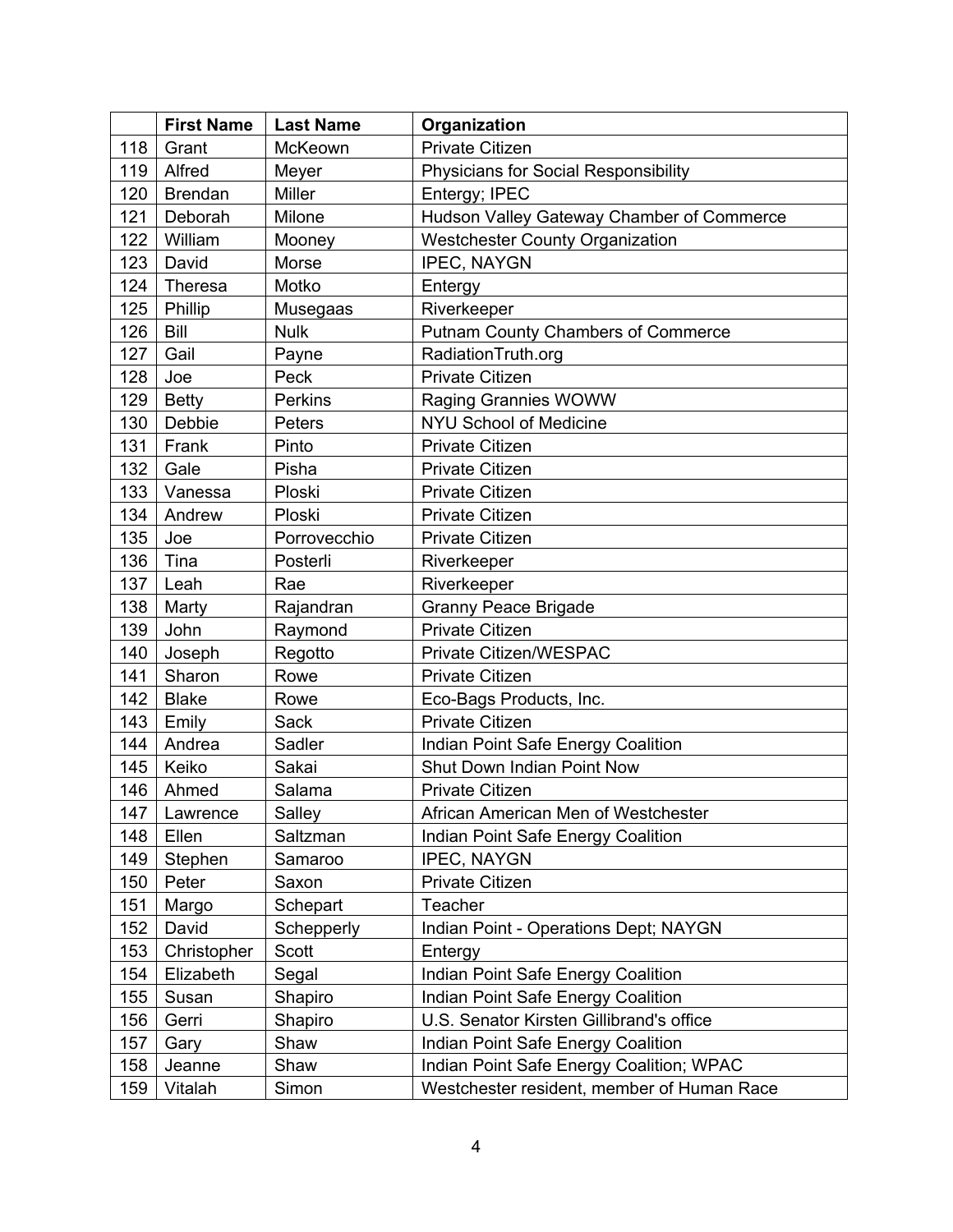|     | <b>First Name</b> | <b>Last Name</b> | Organization                              |
|-----|-------------------|------------------|-------------------------------------------|
| 160 | Catherine         | <b>Skopic</b>    | <b>Private Citizen</b>                    |
| 161 | James             | Slevin           | Utility Worker Union of America Local 1-2 |
| 162 | Michelle          | Solomon          | <b>Private Citizen</b>                    |
| 163 | Susan             | Spear            | U.S. Senator Kirsten Gillibrand's office  |
| 164 | Paul              | <b>Steidler</b>  | <b>New York AREA</b>                      |
| 165 | Donna             | <b>Stein</b>     | <b>NYC Friends of Clearwater</b>          |
| 166 | Lindsey           | T                | Entergy                                   |
| 167 | Caley             | <b>Taratus</b>   | The Roffe Group                           |
| 168 | Ayumi             | <b>Temlack</b>   | Indian Point Safe Energy Coalition        |
| 169 | Richard           | Thomas           | <b>New York AREA</b>                      |
| 170 | Francis           | Thrum            | <b>Private Citizen</b>                    |
| 171 | Elizabeth         | Tomic            | <b>Private Citizen</b>                    |
| 172 | Yuko              | Tonohira         | Indian Point Safe Energy Coalition        |
| 173 | John              | Tully            | <b>NY AREA</b>                            |
| 174 | Kathryn           | Uberator         | NYS Office of the Attorney General        |
| 175 | David             | Vardi            | <b>Community Member</b>                   |
| 176 | David             | Vassar           | <b>Green Party</b>                        |
| 177 | Craig             | Watteos          | <b>Community Resident</b>                 |
| 178 | Dava              | Weinstein        | Raging Grannies WOWW                      |
| 179 | Judith            | Wells            | <b>Private Citizen</b>                    |
| 180 | Dan               | Welsh            | Town of Lewisboro                         |
| 181 | Robin             | Wieder           | <b>Private Citizen</b>                    |
| 182 | Kitty             | Williams         | Private Citizen                           |
| 183 | Elizabeth         | Williamson       | Indian Point Safe Energy Coalition        |
| 184 | Annie             | Wilson           | NY Environmental Law and Justice Project  |
| 185 | Maureen           | Wira             | <b>Private Citizen</b>                    |
| 186 | Peter             | Wolf             | <b>Private Citizen</b>                    |
| 187 | John              | Wood             | Green NYC                                 |
| 188 | Julie             | Woodward         | Private Citizen                           |
| 189 | Rie               | Yamada           | <b>Harvard University</b>                 |
| 190 | Garry             | Young            | <b>Entergy Nuclear</b>                    |
| 191 | Dave              | <b>Brown</b>     | <b>NRC</b>                                |
| 192 | Chip              | Cameron          | Facilitator                               |
| 193 | Tison             | Campbell         | <b>NRC</b>                                |
| 194 | David             | Cylkowski        | <b>NRC</b>                                |
| 195 | Andy              | Imboden          | <b>NRC</b>                                |
| 196 | Miriam            | Juckett          | Southwest Research Institute              |
| 197 | Pat               | LaPlante         | Southwest Research Institute              |
| 198 | Timothy           | McCartin         | <b>NRC</b>                                |
| 199 | Keith             | McConnell        | <b>NRC</b>                                |
| 200 | Paul              | Michalak         | <b>NRC</b>                                |
| 201 | Scott             | Moore            | <b>NRC</b>                                |